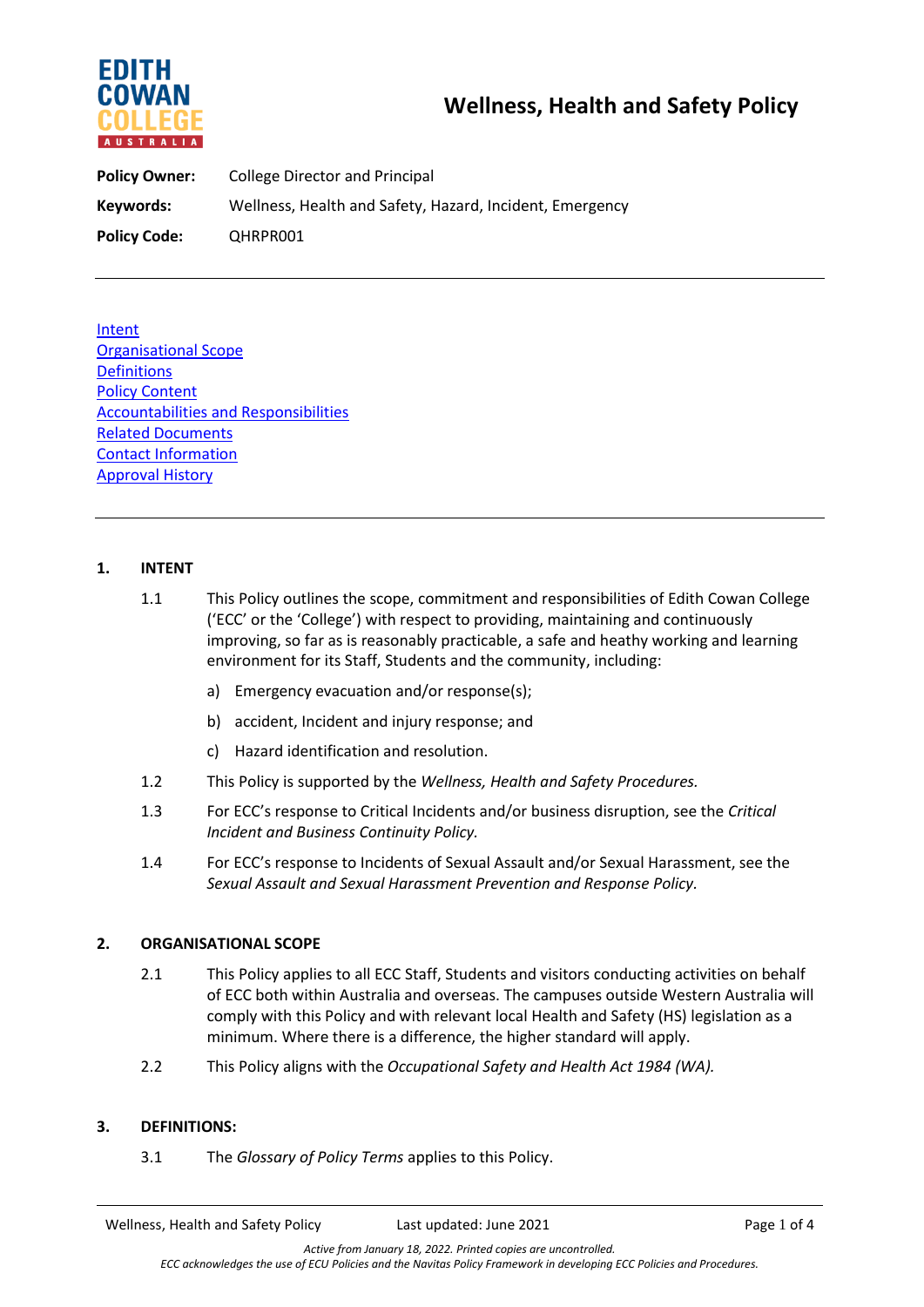

#### **4. POLICY CONTENT:**

- 4.1 ECC has the goal of providing a healthy and safe working and learning environment.
- 4.2 ECC shares the Navitas vision for Wellness, Health and Safety; "protecting and enhancing Health and wellness of staff and students."
- 4.3 ECC reports Health and Safety to both Navitas and Edith Cowan University, and works with both organisations to promote Health and Safety.
- 4.4 ECC is committed to achieving its goal by:
	- a) implementing and continuously improving its Health and Safety management system, as outlined in the *Wellness, Health and Safety Procedures* to ensure it fulfils its legal and other requirements and meets industry best practice;
	- b) applying the *Wellness, Health and Safety Procedures* across all areas and activities of the College;
	- c) collaborating and consulting with Staff, Students and industry partners about decisions that may affect their Health, Safety and Wellbeing. This will be accomplished using consultative mechanisms, including ECC's Wellness, Health and Safety Committee and working groups and engagement with Health and Safety representatives;
	- d) setting and regularly reviewing measurable and proactive Health and Safety targets at the senior management level, that are aimed at reducing workplace injury, ill Health, disease and risk; and
	- e) adopting a process of systematic Health and Safety risk management, consistent with the principles of *ISO 45001 Occupational Health and Safety Management Systems – Requirements with Guidance for use* that forms the foundation of teaching and operational activities to ensure ECC understands workplace risks and uses this information to inform its planning and decision making. In doing so, hazards that may cause physical or psychological injury, ill Health, disease or harm, are identified, assessed and controlled to as low as is reasonably practicable.
- 4.4 To realise this vision, ECC is committed to strong visible leadership where Health and Safety is integrated into all College activities. At ECC, Health and Safety is a shared responsibility and everyone has an important role in helping the College maintain a safe and Healthy environment. This may be as simple as reporting any potential Hazards so they can be promptly addressed.

# **5. ACCOUNTABILITIES AND RESPONSIBILITIES**

- 5.1 The **College Director and Principal**, as Policy owner, has overall responsibility for:
	- a) the content of this Policy and its operation in ECC, in consultation with the Wellness, Health and Safety Committee and the ECC Health and Safety Representative;
	- c) promoting WHS awareness and facilitating training and testing.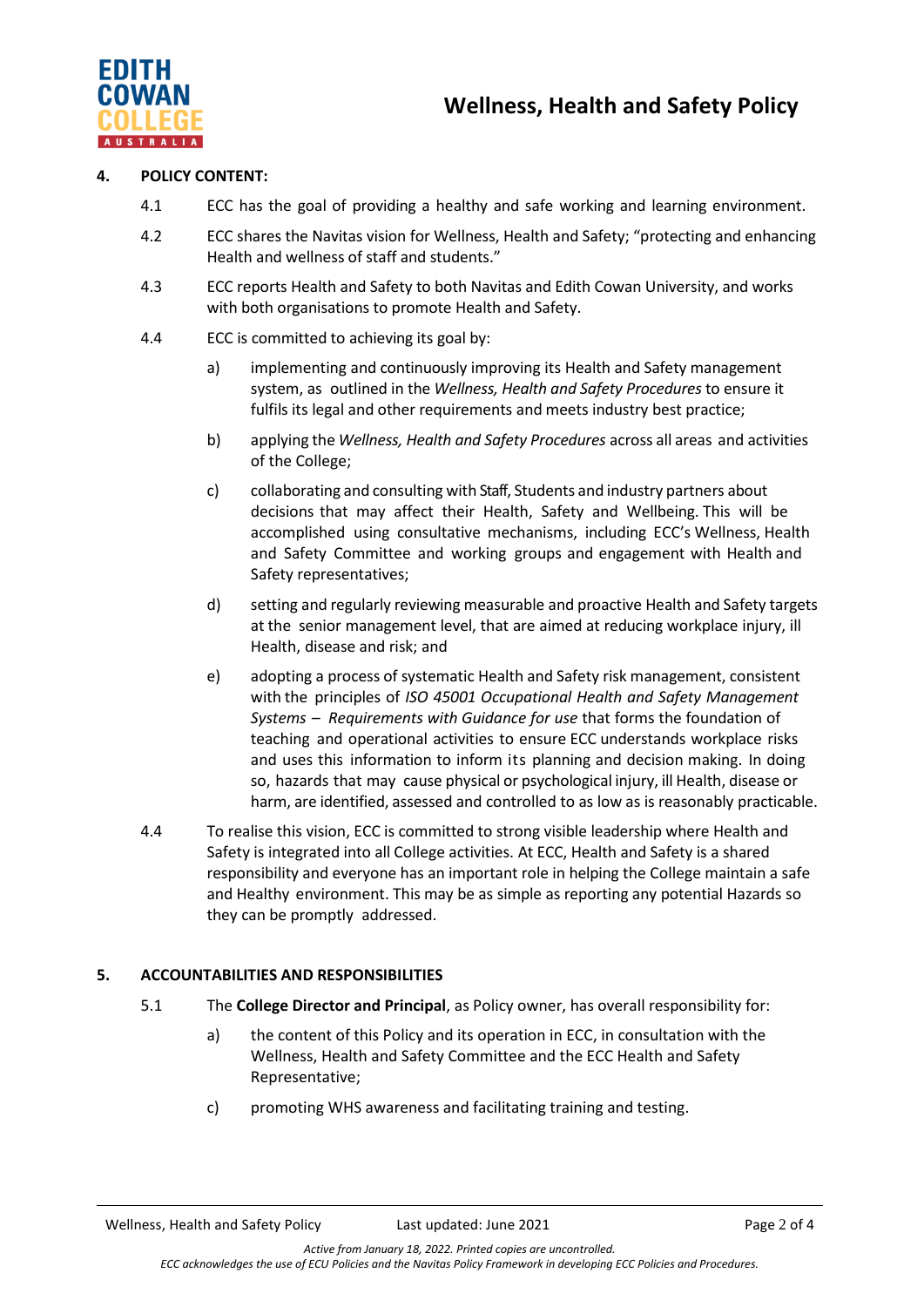

# 5.2 **Senior Management Team** members have a strategic and operational responsibility to:

- a) ensure that the requirements of these Procedures are implemented in their areas of responsibility;
- b) the provision of human and financial resources required for the development and ongoing management of all aspects of these Procedures;
- c) ensuring that the requirements of these Procedures are monitored and reviewed.
- 5.3 The **Wellness, Health and Safety Committee** is responsible for:
	- a) supporting the College Director and Principal in the creation, maintenance and monitoring of the College's WHS response;
	- b) implementing, reviewing and amending the *Wellness, Health and Safety Procedures* and supporting documentation as appropriate.
	- c) ensuring that identified ECC Staff members are WHS trained, including First Aid, Mental Health First Aid and Emergency response (Fire Wardens, Building Warden) and elected Health and Safety (HS) Representatives inducted by WorkSafe WA;
	- d) taking a systematic and consistent approach to the identification, reporting and resolution of Health and Safety Hazards to prevent harm;
	- e) liaising with the ECC Social Committee on social and Wellness events and initiatives; and
	- f) WHS reporting to ECC Governance bodies, Navitas and ECU.
- 5.4 All **Staff, Students and visitors** are required to:
	- a) comply with the content of these Procedures and to seek guidance in the event of uncertainty as to their application;
	- b) familiarize themselves with ECC's WHS Framework, Emergency procedures and the location of ECC's Assembly Areas;
	- c) cooperate with Wardens during and Emergency and not leave the campus following an Emergency evacuation unless specifically authorized to do so; and
	- d) actively take part in awareness and training sessions as required.
- 5.5 **Teaching Staff** are responsible for:
	- a) all of the actions listed in Clause 5.4 above; and
	- b) inducting and reminding Students of the Emergency evacuation procedure at the start of each Study Period.
- 5.6 The **Quality and Compliance Manager** is responsible for supporting the College Director and Principal with WHS reporting and monitoring WHS compliance, in consultation with the WHS Committee Chair and the WA Health and Safety Representative(s).
- 5.7 **Each person** on an ECC campus or conducting ECC work is responsible for meeting their duty of care under the *Occupational Safety and Health Act 1984 (WA)* and in doing so meet the intent of this Policy.